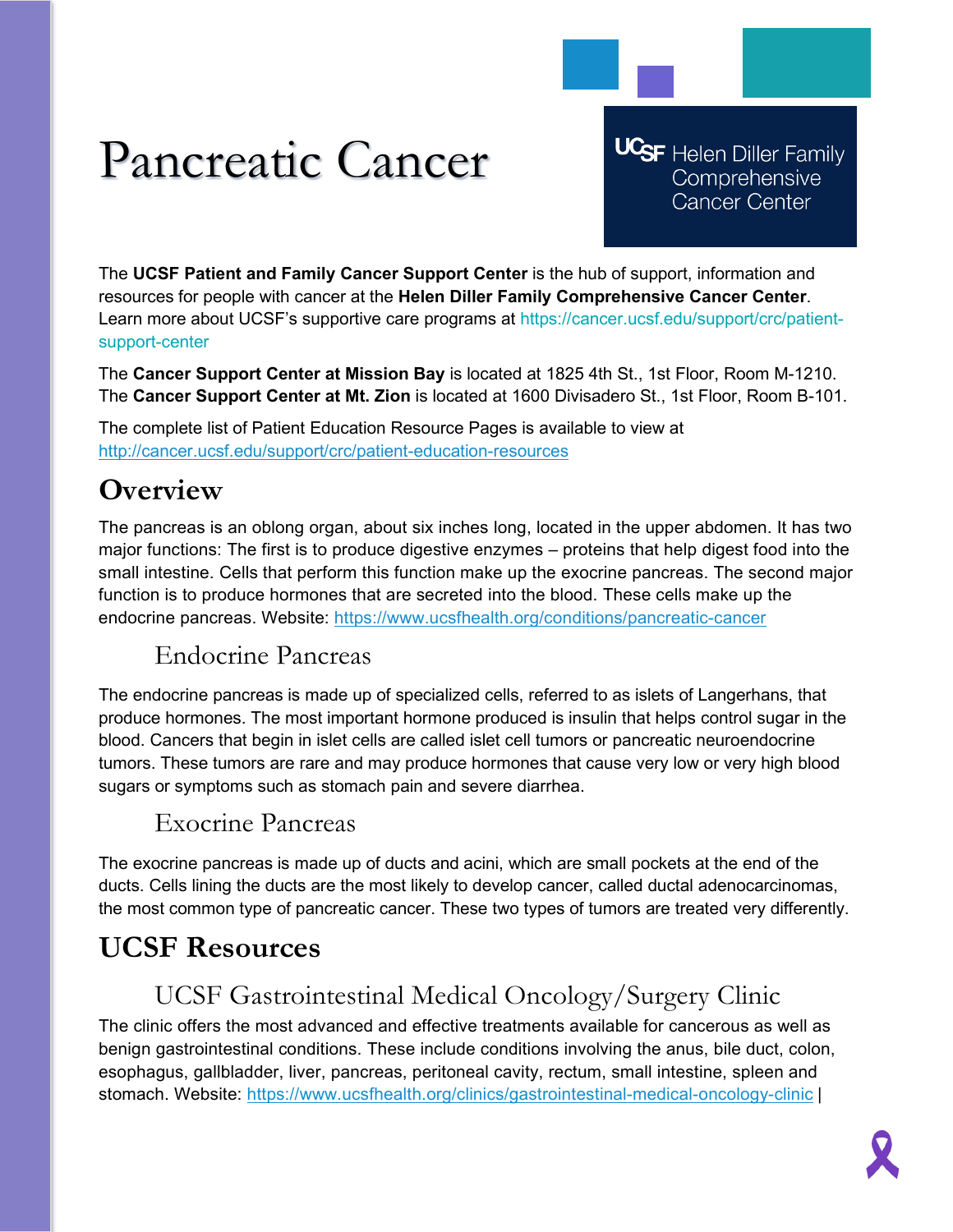# **Publications**

National Cancer Institute: "What You Need to Know about Cancer of the Pancreas" (also in Spanish) Website:<http://www.cancer.gov/types/pancreatic>

National Comprehensive Cancer Network: "NCCN Guidelines for Patients" Pancreatic Cancer"

Website:<http://www.nccn.org/patients/guidelines/pancreatic/index.html>

# **Organizations**

American Cancer Society (ACS) -Pancreatic Cancer

At the American Cancer Society, we're on a mission to free the world from cancer. Until we do, we'll be funding and conducting research, sharing expert information, supporting patients, and spreading the word about prevention. All so you can live longer — and better. Website: <https://www.cancer.org/cancer/pancreatic-cancer.html>

#### Cancer Support Community – Pancreatic Cancer

As the largest professionally led nonprofit network of cancer support worldwide, the Cancer Support Community is dedicated to ensuring that all people impacted by cancer are empowered by knowledge, strengthened by action, and sustained by community. Website: <https://www.cancersupportcommunity.org/pancreatic-cancer>| Phone Number: 888-793-9355

### Pancreatic Cancer Action Network

The National Cancer Institute (NCI) is the federal government's principal agency for cancer research and training. NCI is deeply committed to the core values of equity, diversity, and inclusion that allow all staff to reach their potential and fully contribute to the Institute's cancer mission. Website:<http://www.pancan.org/> | Phone Number: (877) 573-9971

Medline Plus: Trusted Health Information for You - Pancreatic Cancer MedlinePlus is a service of the National Library of Medicine (NLM), the world's largest medical library, which is part of the National Institutes of Health (NIH). Website:<https://medlineplus.gov/pancreaticcancer.html>

### National Cancer Institute – Pancreatic Cancer

The National Cancer Institute (NCI) is the federal government's principal agency for cancer research and training. NCI is deeply committed to the core values of equity, diversity, and inclusion that allow all staff to reach their potential and fully contribute to the Institute's cancer mission. Website:<https://www.cancer.gov/types/pancreatic>